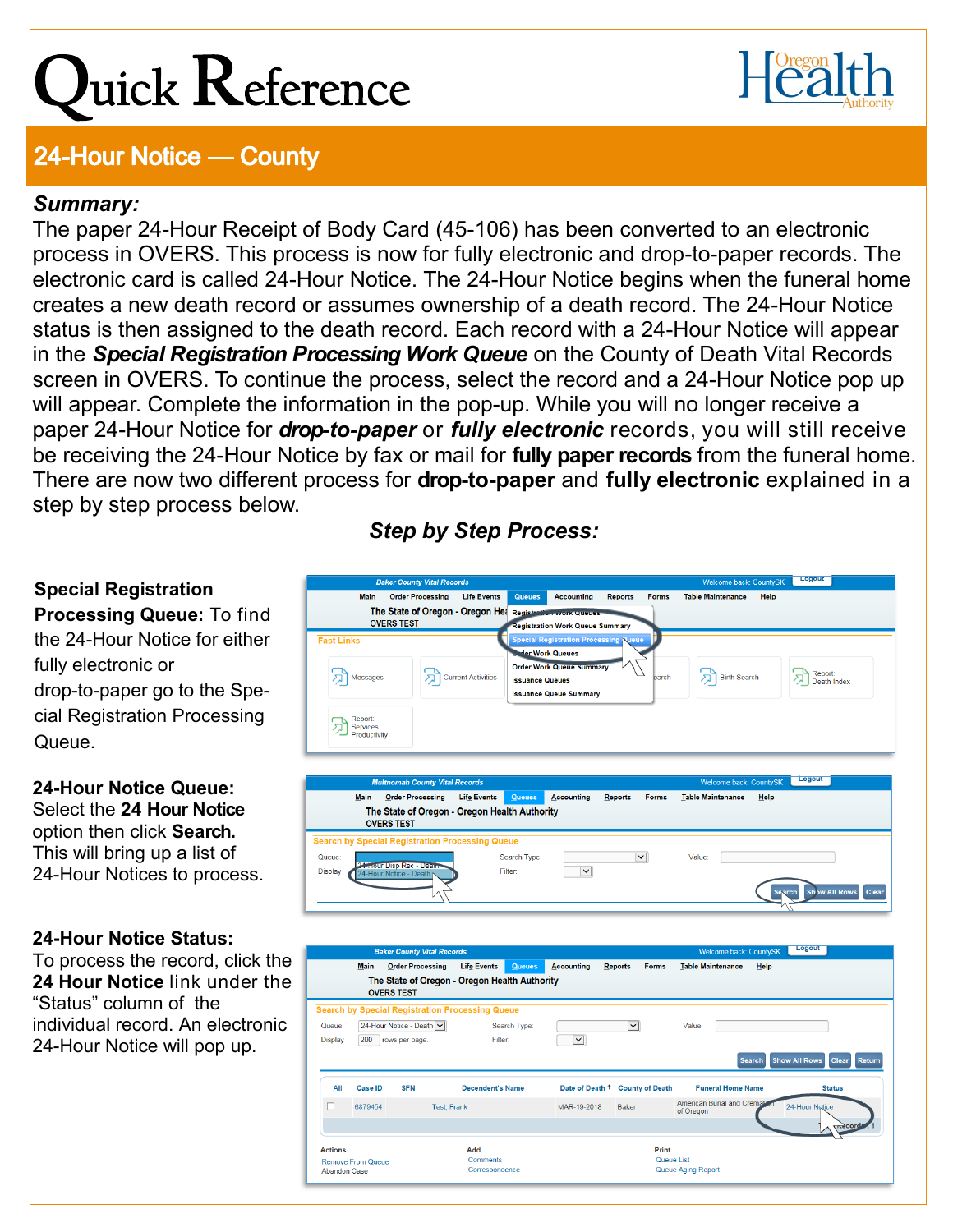## **Continue for Drop-to-paper Process**

#### **24-Hour Notice for Drop-to-Paper**

Once the hard copy of the Disposition permit is received, select the **Yes** button next to the **Disposition permit received?** question.

Select **Save.**

| $\equiv$ 24 Hour Notice                 |                           |                                                             |              | ×      |
|-----------------------------------------|---------------------------|-------------------------------------------------------------|--------------|--------|
| <b>24-HOUR NOTICE</b>                   |                           |                                                             |              |        |
| <b>Full Name of Deceased:</b>           | <b>Frank Test</b>         |                                                             |              |        |
| Date of Death:                          | MAR-19-2018               | <b>County of Death:</b>                                     | <b>Baker</b> |        |
| <b>Place of Death:</b>                  |                           |                                                             |              |        |
| Oregon                                  |                           |                                                             |              |        |
| Funeral Home Name and Phone Number:     |                           | Record Received at the County? $\bigcirc$ Yes $\bigcirc$ No |              |        |
| American Burial and Cremation of Oregon |                           |                                                             |              |        |
| (541) 726-9948                          |                           |                                                             |              |        |
| <b>State File Number:</b>               |                           | I.D. tag number:                                            |              |        |
| Disposition permit receive $($ 9)       | $\bigcirc$ No<br>$\aleph$ | If yes, date received                                       | <b>TILL</b>  |        |
|                                         |                           |                                                             |              |        |
|                                         |                           |                                                             | <b>Save</b>  | Cancel |

#### **Special Registration Processing Queue:**

Once you have received the death record, navigate to the Special Registration Processing Queue and select the queue.

#### **24 Hour Disposition Queue:**

Select the **24-Hour Disp Rec-Death** option, then click **Search.**

#### **24-Hour Notice Queue:** Select the **24-Hour Disp Rec-Death** option then click **Search.**

| <b>Baker County Vital Records</b>                                              |                           |                                                    |                                                                                                                  |         |              | Welcome back: CountySK   | Logout                 |
|--------------------------------------------------------------------------------|---------------------------|----------------------------------------------------|------------------------------------------------------------------------------------------------------------------|---------|--------------|--------------------------|------------------------|
| <b>Order Processing</b><br>Main                                                | <b>Life Events</b>        | <b>Queues</b>                                      | <b>Accounting</b>                                                                                                | Reports | <b>Forms</b> | <b>Table Maintenance</b> | Help                   |
| The State of Oregon - Oregon Het Registration Work Queues<br><b>OVERS TEST</b> |                           |                                                    | <b>Registration Work Queue Summary</b>                                                                           |         |              |                          |                        |
| <b>Fast Links</b><br>Messages                                                  | <b>Current Activities</b> | <b>Order Work Queues</b><br><b>Issuance Galler</b> | <b>Special Registration Processing Queue</b><br><b>Order Work Queue Summary</b><br><b>Issuance Queue Summary</b> |         | earch        | <b>Birth Search</b>      | Report:<br>Death Index |
| Report:<br>Services<br>Productivity                                            |                           |                                                    |                                                                                                                  |         |              |                          |                        |

|                          | <b>Multnomah County Vital Records</b>                              |                    |                         |                   |                |              | Welcome back: CountySK   | <b>Logout</b> |                                      |  |
|--------------------------|--------------------------------------------------------------------|--------------------|-------------------------|-------------------|----------------|--------------|--------------------------|---------------|--------------------------------------|--|
| <b>Main</b>              | <b>Order Processing</b>                                            | <b>Life Events</b> | <b>Queues</b>           | <b>Accounting</b> | <b>Reports</b> | <b>Forms</b> | <b>Table Maintenance</b> | Help          |                                      |  |
|                          | The State of Oregon - Oregon Health Authority<br><b>OVERS TEST</b> |                    |                         |                   |                |              |                          |               |                                      |  |
|                          | <b>Search by Special Registration Processing Queue</b>             |                    |                         |                   |                |              |                          |               |                                      |  |
| Queue:<br><b>Display</b> | 4-Hour Disp R<br>Death<br><b>Flour Notice</b>                      |                    | Search Type:<br>Filter: | $\checkmark$      |                | $\checkmark$ | Value:                   |               |                                      |  |
|                          |                                                                    |                    |                         |                   |                |              |                          |               | <b>Clear</b><br><b>Show All Rows</b> |  |

|                       |                          | <b>Lane County Vital Records</b> |                                                        |               |                   |                                | Welcome back: CountySK           | Logout                                         |
|-----------------------|--------------------------|----------------------------------|--------------------------------------------------------|---------------|-------------------|--------------------------------|----------------------------------|------------------------------------------------|
|                       | <b>Main</b>              | <b>Order Processing</b>          | <b>Life Events</b>                                     | <b>Queues</b> | <b>Accounting</b> | <b>Forms</b><br><b>Reports</b> | <b>Table Maintenance</b><br>Help |                                                |
|                       |                          | <b>OVERS TEST</b>                | The State of Oregon - Oregon Health Authority          |               |                   |                                |                                  |                                                |
|                       |                          |                                  | <b>Search by Special Registration Processing Queue</b> |               |                   |                                |                                  |                                                |
| Queue:                |                          | 24-Hour Disp Rec - Death V       |                                                        | Search Type:  |                   | ×                              | Value:                           |                                                |
| <b>Display</b>        | 200                      | rows per page.                   |                                                        | Filter:       | $\checkmark$      |                                |                                  |                                                |
|                       |                          |                                  |                                                        |               |                   |                                | Search                           | Show All Rows<br><b>Clear</b><br><b>Return</b> |
| All                   | <b>Case ID</b>           | <b>SFN</b>                       | <b>Decendent's Name</b>                                |               | Date of Death 1   | <b>County of Death</b>         | <b>Funeral Home Name</b>         | <b>Status</b>                                  |
|                       | 6879516                  |                                  | Test, Tom                                              |               | MAR-29-2018       | Lane                           | <b>Buell Funeral Chapel</b>      | 24-Hour Disp Rec                               |
|                       |                          |                                  |                                                        |               |                   |                                |                                  | <b>Total Records: 1</b>                        |
| <b>Actions</b><br>Add |                          |                                  |                                                        |               | Print             |                                |                                  |                                                |
| <b>Abandon Case</b>   | <b>Remove From Queue</b> |                                  | <b>Comments</b><br>Correspondence                      |               |                   |                                | Queue List<br>Queue Aging Report |                                                |